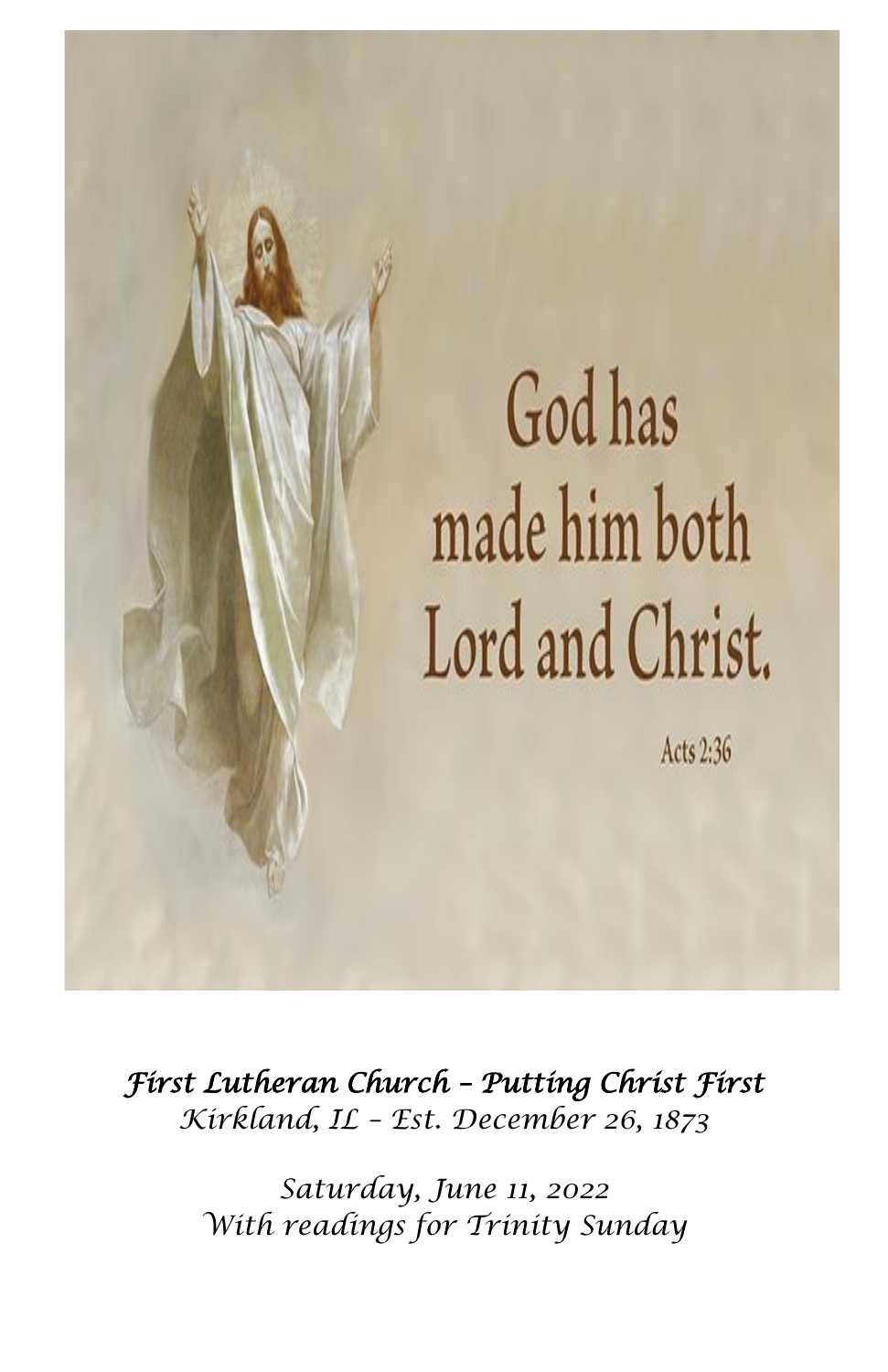# *First Lutheran Church – Putting Christ First*

**Saturday, June 11, 2022** *(with scripture readings for Trinity Sunday)*

WELCOME! We hope that this service will be a blessing to you. Please complete the black friendship register and pass it down your pew. As it's passed back to you, remove the completed form, and place it in the offering plate after noting those sharing your pew. Then after worship, you're encouraged to introduce yourself to anyone you haven't met.

**LBW** - Green Hymnal **WOV** – Blue Hymnal

# **THE SERVICE BEGINS**

- **P** We begin this service IN THE NAME OF THE FATHER:
- **C** Dear Heavenly Father, we praise you for sending us the Holy Spirit, to be with us always and to remind us of your son;
- **P** AND OF THE SON:
- **C** Dear Lord Jesus Christ, you comforted your followers with the promise of the Holy Spirit, who makes us holy;
- **P** AND OF THE HOLY SPIRIT:
- **C** Dear Holy Spirit, you came upon the church at Pentecost. Fill the church with your presence and power, now and always!

**All:** AMEN!

# **OPENING SONG:** "Holy, Holy, Holy" **LBW 165**

## **WE CONFESS**

- **P** Let us confess our weakness and sin, and hear the comfort of God.
- **C** Dear Holy Spirit, we do not know how to pray as we ought. We confess that we have lived according to the flesh. We know this is death. We pray that each day you will set us free, setting our minds on the things of the Spirit, which is life and peace. *(Romans 8:5-6,26)*

# **WE HEAR THE GOOD NEWS OF SALVATION**

- **P** The Spirit helps us in our weakness, and prays for us with sighs too deep for words. You are no longer in the flesh, you are in the Spirit, since the Spirit of God dwells in you. He who raised Christ from the dead will give life to your mortal bodies also through his Spirit. There is therefore now no condemnation for those who are in Christ Jesus. His peace be with you! *(Romans 8:1,9,11,26)*
- **C** And also with you.

# **SHARING OF THE PEACE**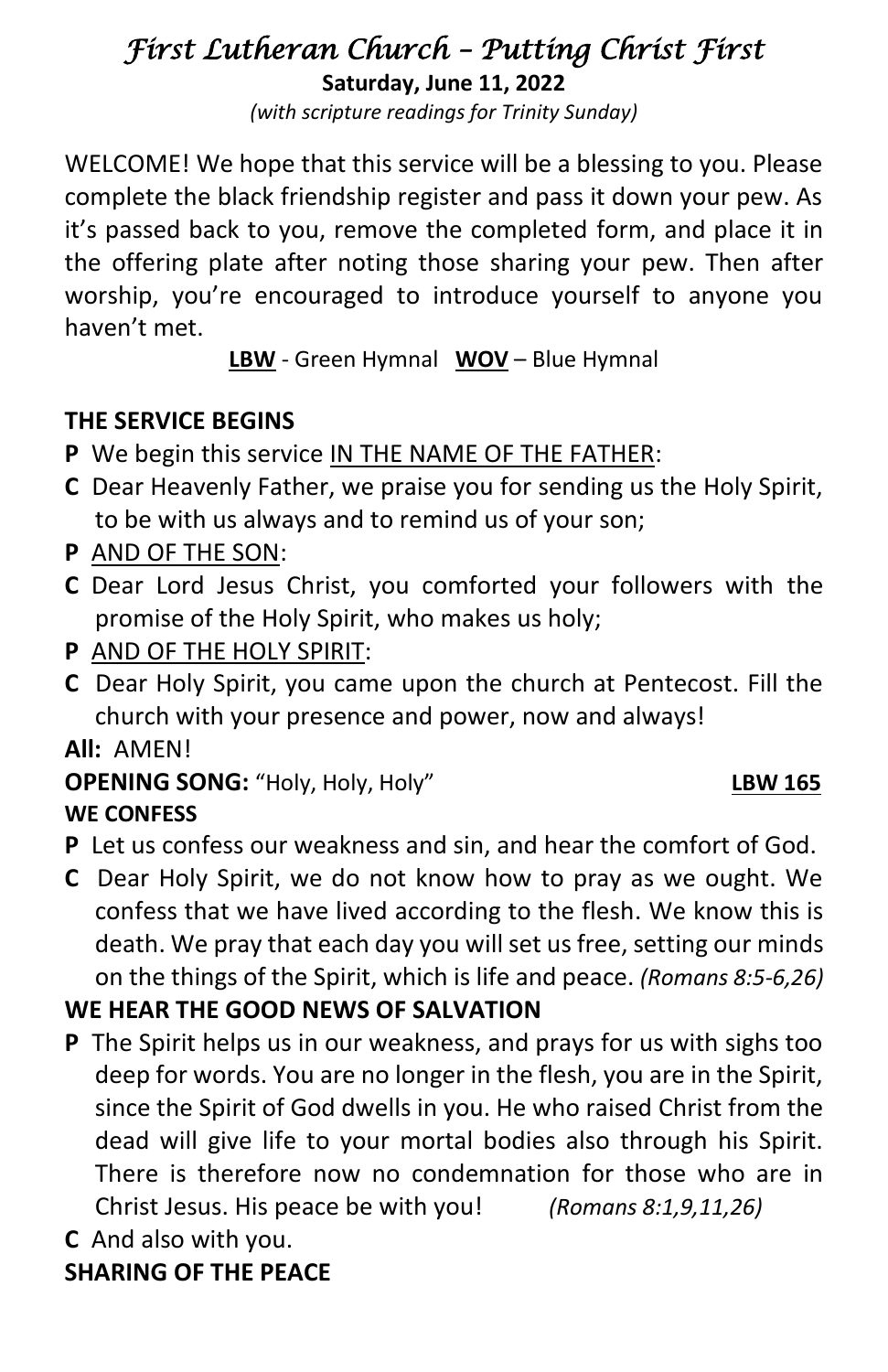#### **PRAYER OF THE DAY**

Almighty and everlasting God, you have given us grace to make the confession of a true faith. We acknowledge your glorious eternal Trinity, and we adore the unity of your majestic work. Defend us by this faith from all adversity and opposition to your way; through Jesus Christ, your Son, our Lord, who lives and reigns with you and the Holy Spirit, one God, now and forever. Amen

# **FIRST READING** Proverbs 8:1-4, 22-31

<sup>1</sup>Does not wisdom call? Does not understanding raise her voice?  $2$ On the heights beside the way, at the crossroads she takes her stand;  $3$  beside the gates in front of the town, at the entrance of the portals she cries aloud: <sup>4</sup> To you, O men, I call, and my cry is to the children of man.

 $22^{\circ}$ The LORD possessed me at the beginning of his work, the first of his acts of old. <sup>23</sup>Ages ago I was set up, at the first, before the beginning of the earth. <sup>24</sup>When there were no depths I was brought forth, when there were no springs abounding with water.  $25$ Before the mountains had been shaped, before the hills, I was brought forth, <sup>26</sup>before he had made the earth with its fields, or the first of the dust of the world.  $27$ When he established the heavens, I was there; when he drew a circle on the face of the deep,  $28$  when he made firm the skies above, when he established the fountains of the deep,  $29$  when he assigned to the sea its limit, so that the waters might not transgress his command, when he marked out the foundations of the earth  $30$ then I was beside him, like a master workman, and I was daily his delight, rejoicing before him always,  $31$  rejoicing in his inhabited world and delighting in the children of man." **P** The Word of our Lord **C** Thanks be to God

# **PSALM 8** (Read responsively by whole verse) P.217 -218 **SECOND READING** Acts 2:14a, 22-36

14a Peter, standing with the eleven, lifted up his voice and addressed them:

<sup>22</sup>"Men of Israel, hear these words: Jesus of Nazareth, a man attested to you by God with mighty works and wonders and signs that God did through him in your midst, as you yourselves know —  $23$ this Jesus, delivered up according to the definite plan and foreknowledge of God, you crucified and killed by the hands of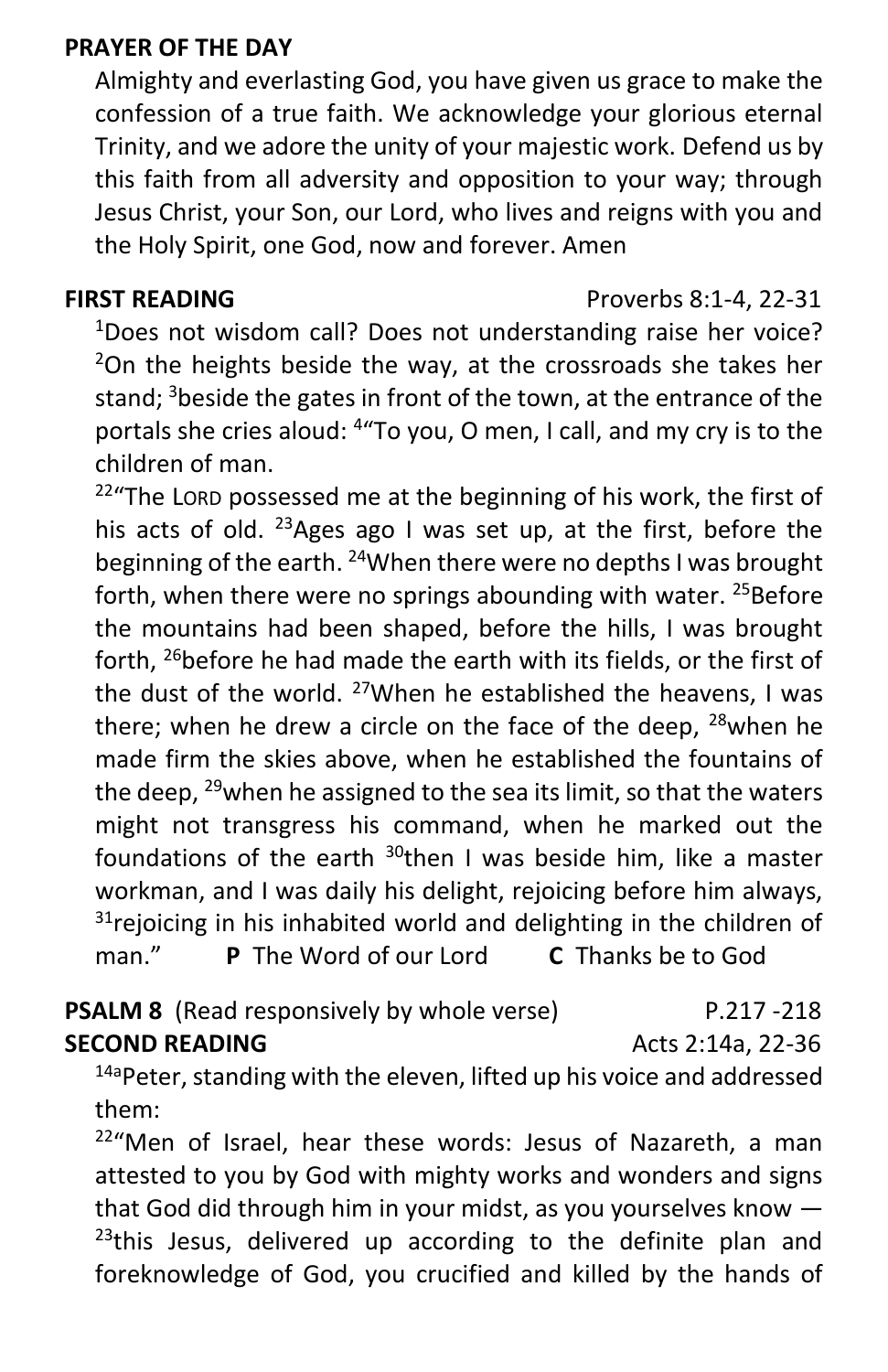lawless men.  $24$  God raised him up, loosing the pangs of death, because it was not possible for him to be held by it. <sup>25</sup>For David says concerning him, 'I saw the Lord always before me, for he is at my right hand that I may not be shaken;  $^{26}$ therefore my heart was glad, and my tongue rejoiced; my flesh also will dwell in hope. <sup>27</sup>For you will not abandon my soul to Hades, or let your Holy One see corruption. <sup>28</sup>You have made known to me the paths of life; you will make me full of gladness with your presence.' <sup>29</sup>Brothers, I may say to you with confidence about the patriarch David that he both died and was buried, and his tomb is with us to this day.  $30$ Being therefore a prophet, and knowing that God had sworn with an oath to him that he would set one of his descendants on his throne,  $31$ he foresaw and spoke about the resurrection of the Christ, that he was not abandoned to Hades, nor did his flesh see corruption. <sup>32</sup>This Jesus God raised up, and of that we all are witnesses.  $33$ Being therefore exalted at the right hand of God, and having received from the Father the promise of the Holy Spirit, he has poured out this that you yourselves are seeing and hearing. <sup>34</sup>For David did not ascend into the heavens, but he himself says, 'The LORD said to my Lord, "Sit at my right hand,  $35$  until I make your enemies your footstool."' <sup>36</sup>Let all the house of Israel therefore know for certain that God has made him both Lord and Christ, this Jesus whom you crucified."

**P** The Word of our Lord **C** Thanks be to God

#### **GOSPEL** John 8:48-59

 $48$ The Jews answered {Jesus}, "Are we not right in saying that you are a Samaritan and have a demon?" <sup>49</sup> Jesus answered, "I do not have a demon, but I honor my Father, and you dishonor me. <sup>50</sup>Yet I do not seek my own glory; there is One who seeks it, and he is the judge. <sup>51</sup>Truly, truly, I say to you, if anyone keeps my word, he will never see death." <sup>52</sup>The Jews said to him, "Now we know that you have a demon! Abraham died, as did the prophets, yet you say, 'If anyone keeps my word, he will never taste death.' <sup>53</sup>Are you greater than our father Abraham, who died? And the prophets died! Who do you make yourself out to be?" <sup>54</sup>Jesus answered, "If I glorify myself, my glory is nothing. It is my Father who glorifies me, of whom you say, 'He is our God.' <sup>55</sup>But you have not known him. I know him. If I were to say that I do not know him, I would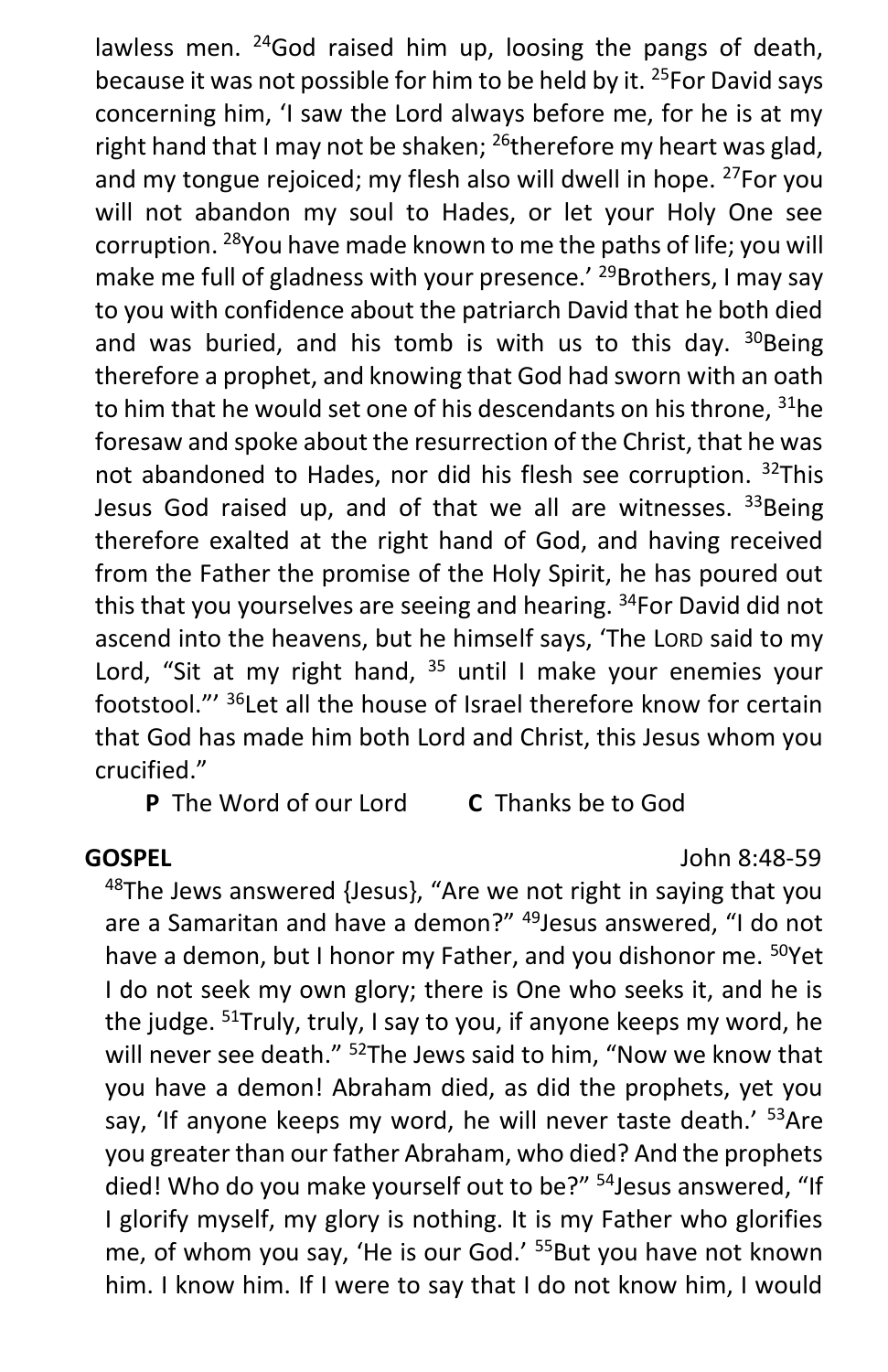be a liar like you, but I do know him and I keep his word. <sup>56</sup>Your father Abraham rejoiced that he would see my day. He saw it and was glad." <sup>57</sup>So the Jews said to him, "You are not yet fifty years old, and have you seen Abraham?" <sup>58</sup>Jesus said to them, "Truly, truly, I say to you, before Abraham was, I am." <sup>59</sup>So they picked up stones to throw at him, but Jesus hid himself and went out of the temple.

**P** The Gospel of our Lord **C** Thanks be to God

# **SERMON: "HONOR THROUGH CHRIST"**

| <b>SONG: "Blest Be the Tie That Binds"</b>                      | <b>LBW 370</b> |
|-----------------------------------------------------------------|----------------|
| <b>STATEMENT OF FAITH - Apostles' Creed</b>                     | p.65           |
| THE PRAYERS OF THE CHURCH                                       | p.65           |
| Majestic Trinity, grant wisdom and faithfulness to your church. |                |

Guide her in the truth, that the mystery of your eternal presence may be proclaimed throughout the nations*.* 

*Lord in your mercy … hear our prayer.*

Triune God, in these days when academic and Sunday school years may be drawing to a close, be with students and instructors. Grant a successful conclusion to this period of learning and may the summer break be a time of renewal and relaxation.

*Lord in your mercy … hear our prayer.*

Creating God, inspire nations and individuals to be better stewards of your creation. Instill in us such a sense of awe at the majesty of your creation that we are more faithful caretakers of this earth and all its resources.

*Lord, in your mercy … hear our prayer.*

God of life, strengthen and sustain those who suffer with depression or other mental illnesses. Bring healing to those who are ill and comfort to those who are grieving. [We pray particularly for …].

*Lord in your mercy … hear our prayer.*

**THE LORD'S PRAYER** p.71 **OFFERING**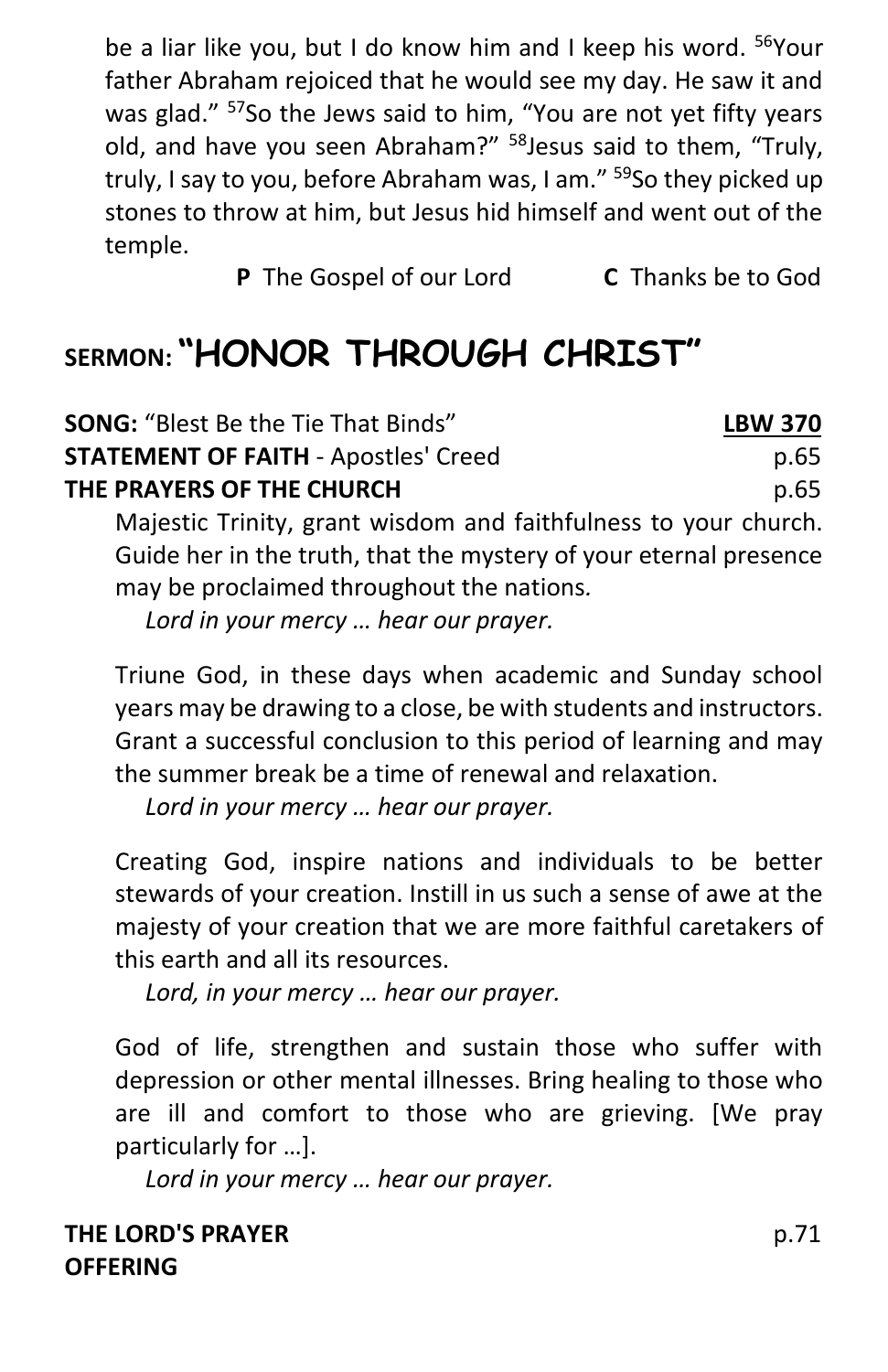#### **CLOSING RESPONSIVE READING**

(The prophecy of Joel, recorded in Acts 2:17-21)

- **P** In the last days it will be, God declares, that I will pour out my Spirit upon all flesh,
- **C** And your sons and your daughters shall prophesy!
- **P** And your young men shall see visions!
- **C** And your old men shall dream dreams!
- **P** Even upon my slaves, both men and women, in those days I will pour out my Spirit; and they shall prophesy.
- **C** Then everyone who calls on the name of the Lord shall be saved.

## **CLOSING SONG**: "Father Most Holy" **LBW 169 BENEDICTION**

The Lord bless you and keep you.

The Lord make his face to shine upon you and be gracious to you. The Lord look upon you with favor and give you peace.

In the name of the Father, and of the Son, and of the Holy Spirit.

- **P** Go in peace! Serve the Lord!
- **C** Thanks be to God!

| <b>Church Office: (815) 522-3886</b>       |                        | Website: www.kirklandflc.org                            |
|--------------------------------------------|------------------------|---------------------------------------------------------|
| Pastor: Thomas Thorstad (716) 990-6244(c)  |                        | pastor@kirklandflc.org                                  |
| Secretary: Dianna Wittwer (815)378-6654(c) |                        | secretary@kirklandflc.org                               |
| <b>Pianist: Nancy Plote</b>                |                        |                                                         |
| Hosts: Jack & Josh Sunderlage              |                        | <b>Offering Counters: Jean Bauer &amp; Elda Bruning</b> |
| Attendance last Saturday, 6/4: 14          | <b>Sunday, 6/5; 30</b> |                                                         |

## **BIRTHDAY BLESSINGS!!**

| June May             | 6/10    |
|----------------------|---------|
| <b>Richard Wince</b> | 6/10    |
| Ashley Boyer         | 6/15    |
| Calli Emerich        | 6/15/06 |
| Cameron Emerich      | 6/15/06 |

## **Lessons for Next Week**

Isaiah 65:1-9; Psalm 3; Galatians 3:23-4:7; Luke 8:26-39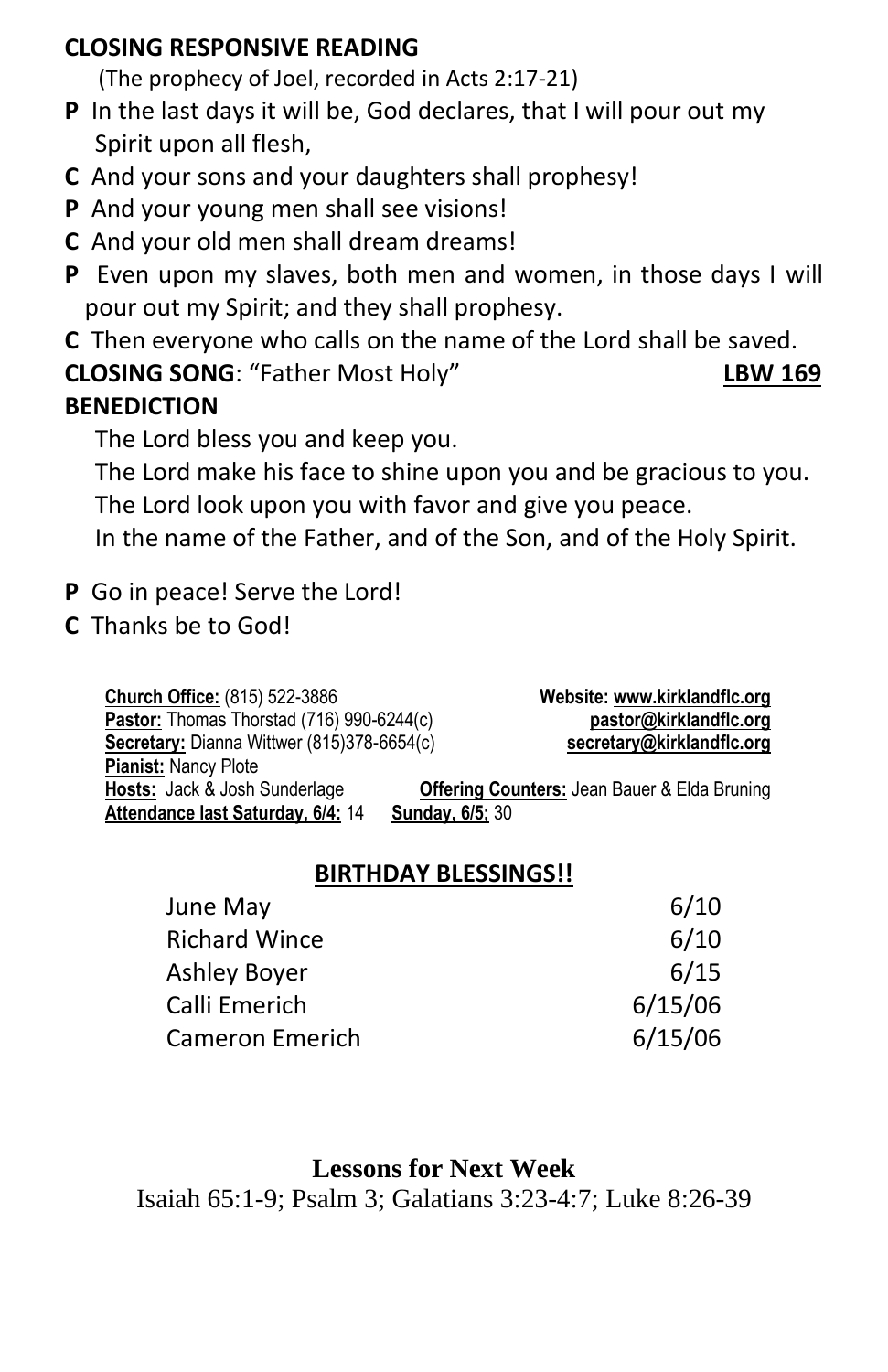# **MARK YOUR CALENDARS! WATCH BULLETINS AND WEBSITE FOR MORE DETAILS.**

1. June 18: Church family potluck picnic at Franklin Township Park from 4:00- 7:30pm. FLC will provide hamburgers and hot dogs. Please let Louie know what you will be bringing so there is a nice variety of foods. The picnic will be in place of the Saturday evening service. There will be NO SATURDAY SERVICE at the church.

2. July 4: FLC will once again have a float in the parade. We'll need members to both ride and walk, and lots of candy donations to hand out.

3. July 11-14: Vacation Bible School, Theme "Rainforest Explorers". If you were unable to attend the VBS meeting and are interested in helping, let Jo Boehmer know.

If you are able to help in **anyway** with these 3 events, please let Jo Boehmer know.



Register by July 6 online or fill out the registration form which can be found on the church website at **[www.kirklandflc.org](http://www.kirklandflc.org/)** or call (815) 522-3886

Be watching for a VBS snack time "grocery list". We are preparing this list of all the snack items that will be used, it will be posted next week.